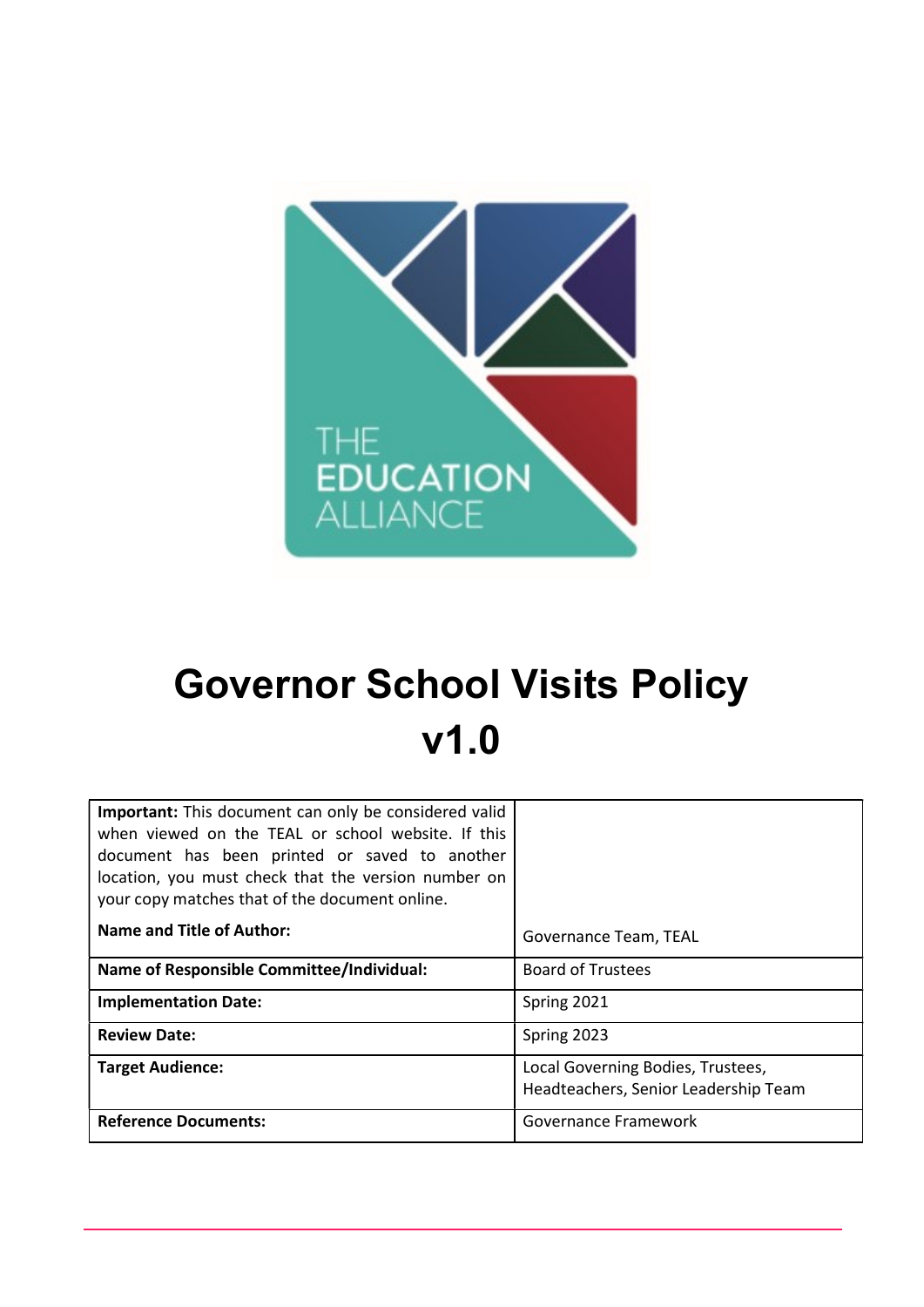## **Contents**

Policy Statement

|            | 1. Aim                          | 3 |  |  |
|------------|---------------------------------|---|--|--|
| 2.         | <b>Guidance and Scope</b>       | 3 |  |  |
| 3.         | <b>Governor Visits</b>          |   |  |  |
| 4.         | Before a Visit                  |   |  |  |
| 5.         | During a Visit                  |   |  |  |
| 6.         | After a Visit                   |   |  |  |
|            | 7. Access to School Sites       |   |  |  |
| Appendices |                                 |   |  |  |
| Appendix A | Governor Feedback Form          | 7 |  |  |
| Appendix B | <b>Guide to Microsoft Teams</b> | 8 |  |  |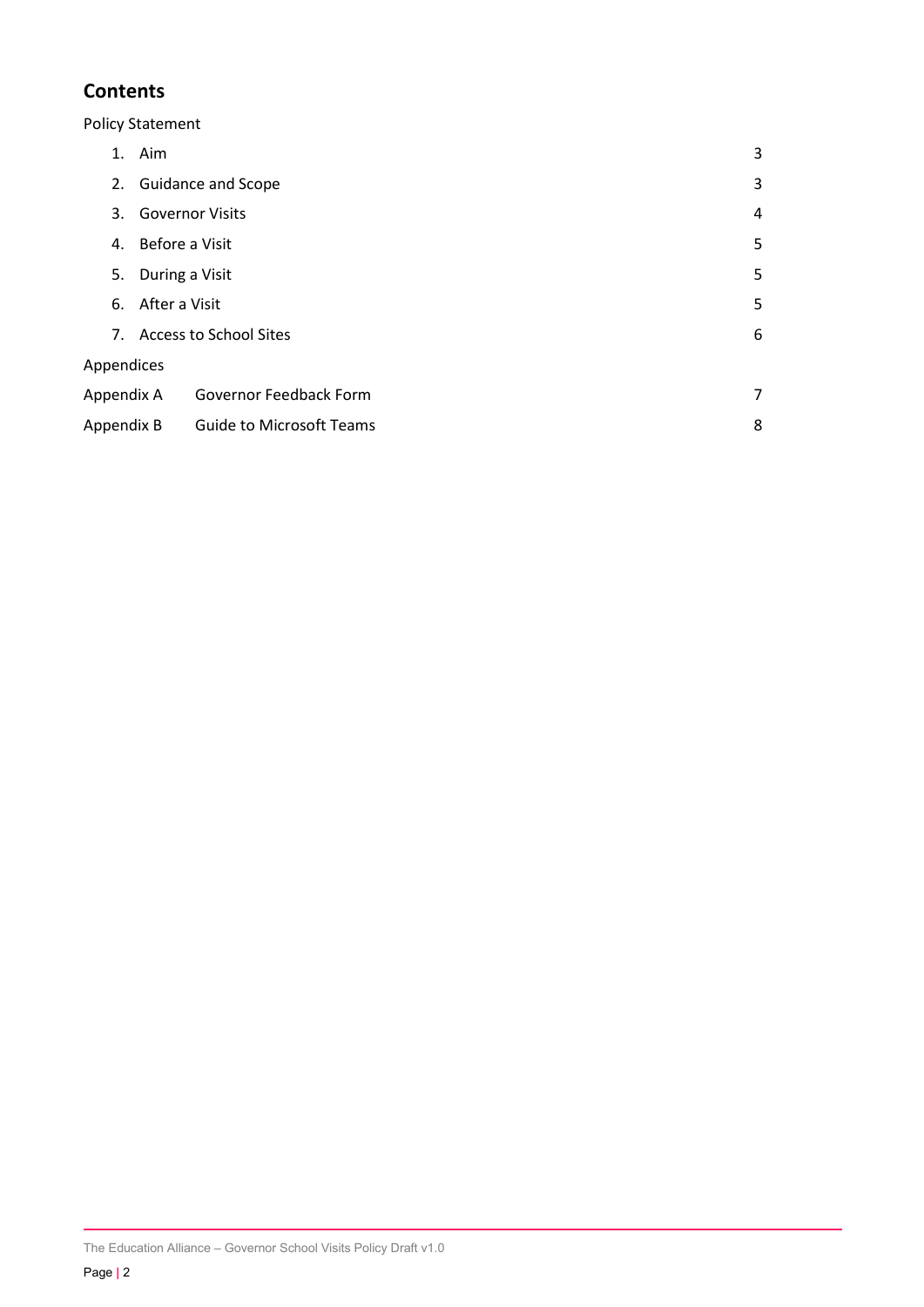## Policy Statement

We are here to make great schools and happier, stronger communities so that people have better lives. We do this by:

- Always doing what is right
- Trusting in each other and standing shoulder to shoulder
- Doing what we know makes the difference

Doing what is right means always acting with integrity, in the interests of others and being honest, open and transparent.

The role of a Local Governor within a Multi-academy Trust is an important one. In developing governance arrangements, the Trust Board seeks to ensure that the responsibility to govern is vested in those closest to the impact of decision-making and that such responsibility matches the capacity of those assuming responsibility. The Trust Board establishes Local Governing Bodies for each of the academies, for the most part made up of individuals drawn from the Academy's community. This policy aims to support governors in fulfilling their crucial roles within schools.

#### 1. Aims

Governor visits provide opportunities for governors to monitor, support, challenge and feedback to Headteachers and other members of their local governing body. This policy aims to provide a framework for governor visits and includes a process for reporting back to the governing body, ensuring learning, monitoring and feedback is shared across the local governing body. Monitoring visits are important governor activities and this policy aims to provide a consistent approach across the trust, whereby monitoring visits are purposeful, productive, enjoyable, meaningful, clear and transparent, and not burdensome on Governors, Headteachers, staff and pupils/students.

## 2. Guidance and scope

This policy takes account of best practice and guidance from the Key, the NGA and the Department for Education's Governance Handbook.

Governors must know their schools in order to maintain robust accountability. This will be done through either a pre-arranged governor link visit or school tour. Governors are linked to a member of the school's Senior Leadership Team (SLT) or associate managers within the organisation, to ensure that all areas of the School Development Plan, and any statutory areas of responsibility (e.g safeguarding or SEND), have governor oversight.

Where Trustees undertake visits, they should adhere to this policy and complete the relevant documentation.

#### 2.2 Governors are not inspectors

It is important that governors act as a critical friend to the school and that during a visit, governors will not;

- assess the quality of teaching and learning in the classroom
- manage the school or interfere in the day-to-day operations of the school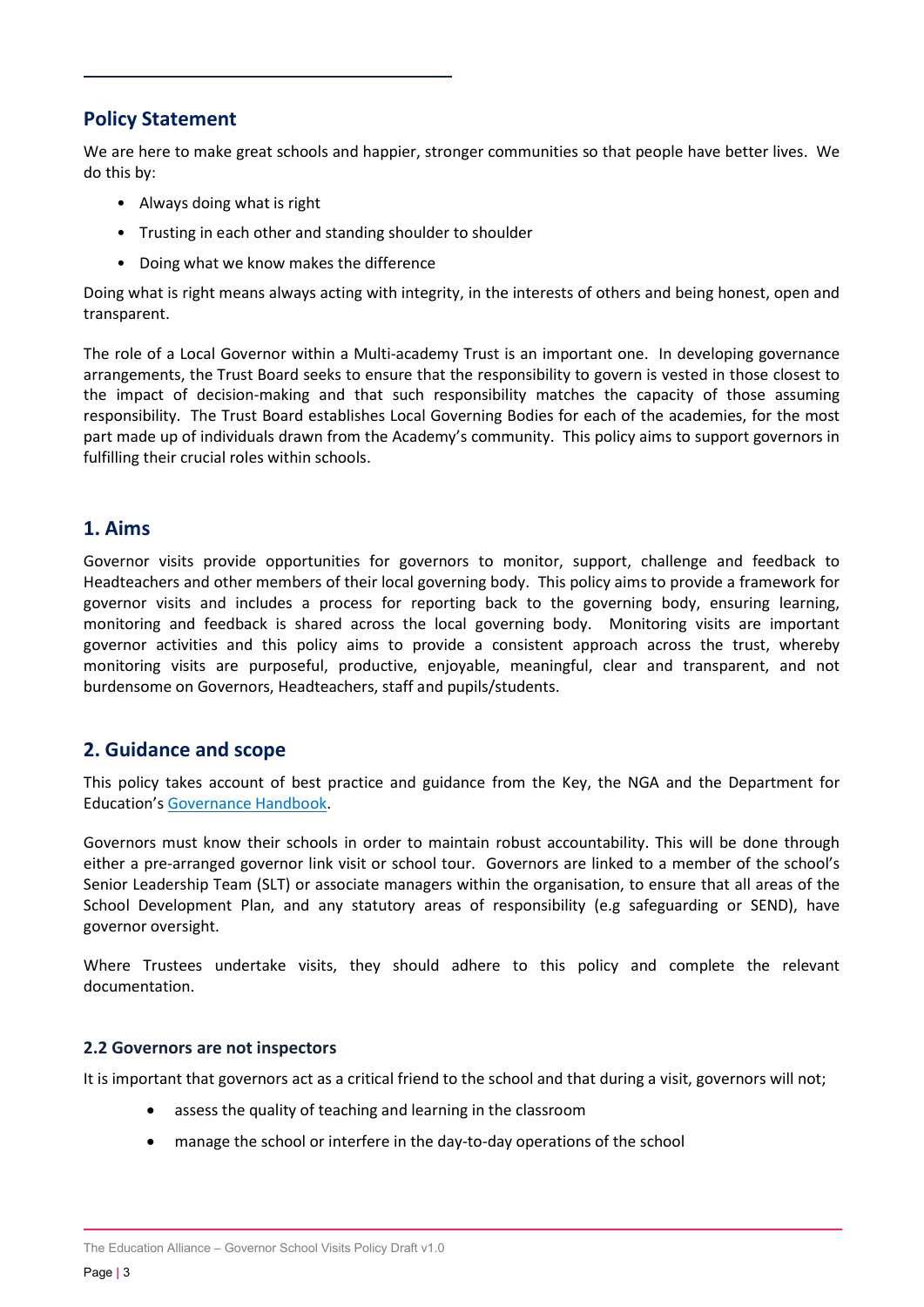## 3. Governor Visits

Governors will carry out regular governor link meetings and/or school tours in order to meet the local governing bodies statutory obligation to monitor the school's effectiveness and to act as critical friend to members of the SLT.

It is important that there is a clear purpose for each visit in order for them to be effective.

There are two types of governor visits:

- 1. Governor Link Meetings, where governors discuss the progress of the school in a particular area with the relevant SLT member. These visits can be undertaken remotely via Microsoft Teams when required. This may involve more than one governor or member of the school's SLT as appropriate, for example where governors share an area of the School Development Plan.
- 2. School Tours, where governors will be shown around the school by the relevant staff member to get a feel for a particular area and to see the school in operation. They may also talk informally to staff members and pupils/students. Governors may decide to combine the tour as part of one (or more) of their link meetings should they wish.

#### 3.1 Governor Link Meetings

Each LGB has governors with links to specific areas of the school (such as finance, special educational needs and inclusion, safeguarding and looked after children, pupil premium and other statutory grants and health and safety). Those link governors will carry out school visits and tours according to the following schedule and are requested to attend:

- A termly 1:1 link meeting with corresponding staff leads (face-to-face or remotely). These meetings will usually be in the first half term of the autumn, spring and summer terms.
- Ad-hoc meetings as required or requested on issues specific to their areas of responsibility
- A school tour, a minimum of one per academic year. Again, governors may decide to combine the tour as part of one (or more) of their link meetings should they wish.

Where governors are unable to visit schools, they may contact their link within school to agree a remote way of monitoring, such as utilising Microsoft Teams to hold virtual meetings.

#### 3.2 All Governors

As well as the specific responsibilities outlined above, all governors will oversee a section of the School Development Plan and will be linked to the most appropriate member of the school's SLT to support this.

Governors should attend:

- A termly 1:1 link meeting with corresponding staff leads (face-to-face or remotely). These meetings will usually be in the first half term of the autumn, spring and summer terms.
- A school tour, a minimum of once per academic year. Governors may decide to combine the tour as part of one (or more) of their link meetings should they wish.

The Education Alliance – Governor School Visits Policy Draft v1.0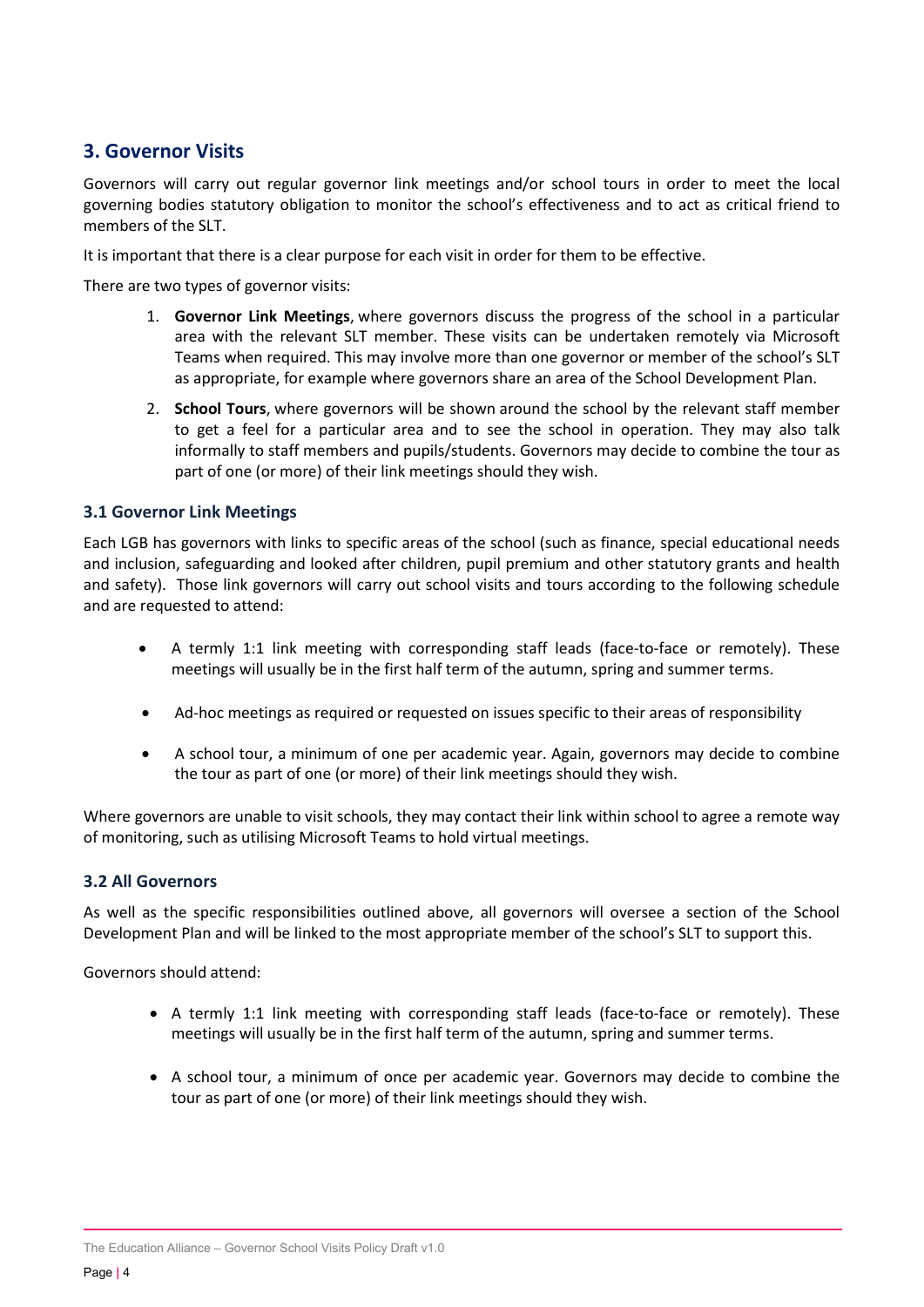## 4. Before a visit

The Headteacher's PA will contact governors to organise a mutually convenient time for the governor link meeting or school tour to take place. This will normally be within school hours; however arrangements can be made should a meeting be required outside of these times.

#### 4.1 Preparing for a visit

When deciding a focus for the visit, governors may find it useful to look at the School Development Plan and use the 'Review Questions' as guidance

#### 5. During a visit

Governors are requested to:

- Sign in/out at the Reception and wear a governor's badge.
- When applicable, check with teachers before speaking to pupils.
- Remain as observers and not pass comment on classroom practice or any specific incidents that happen, judge teaching methods, assess the quality of teaching, or comment on the extent of learning.
- Use the agreed recording method for the visit (see Appendix A).
- Raise any contentious points or issues of concern with their link SLT or the Headteacher before leaving school or immediately afterwards.
- Adhere to the `Helpful Guide to Microsoft Teams Meeting for guidance (Appendix B) for governor meetings that are undertaken remotely.

#### 6. After a visit

Following a visit, the link SLT member will complete a brief summary of the meeting in order to provide a record of the points discussed and to help continuity for the next meeting. These notes will be shared with the governor(s) involved and the Headteacher.

Governors are also requested to complete a brief feedback form (Appendix A) as soon as reasonably practicable, normally within 7 days of the school visit. This form should be used to record each governor visit, remote meeting or school tour attended. The feedback form can also be completed electronically via the Governance Portal:

https://docs.google.com/forms/d/e/1FAIpQLSd45EXCmq4k4I14\_kpjDt6li3hw3rpUSGt7lAHY0d\_N14ClXA/viewform

In completing the report, governors will ensure to:

- Provide constructive, clear and transparent feedback
- Remain observational
- Focus closely on the agreed reasons for the visit, and its strategic role

Once complete, governors will submit their feedback form to the Governance Team at: governance@theeducationalliance.org.uk. A copy will also be forwarded to the Chair of Governors and Headteacher.

The Education Alliance – Governor School Visits Policy Draft v1.0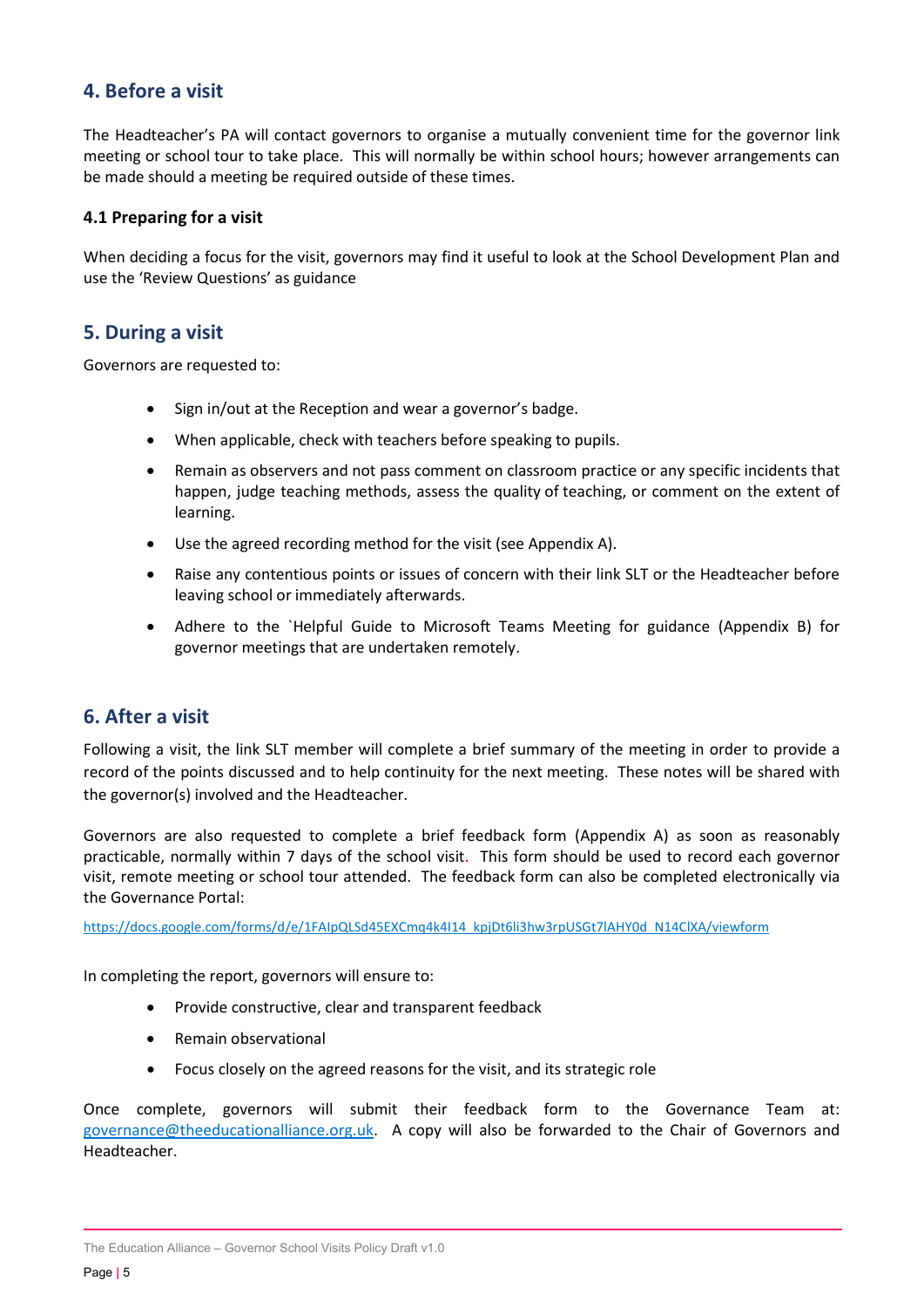## 7. Access to School Sites

Should the school be closed for an unplanned period (for example, due to a national lockdown) it is anticipated that governor visits will continue on a remote basis. In such an event, the Headteacher will have responsibility for authorising remote governor meetings where they are considered practicable. This approach may also apply to governors who are well, but for a period of time, are unable to attend the school site (e.g. incapacitated or working away).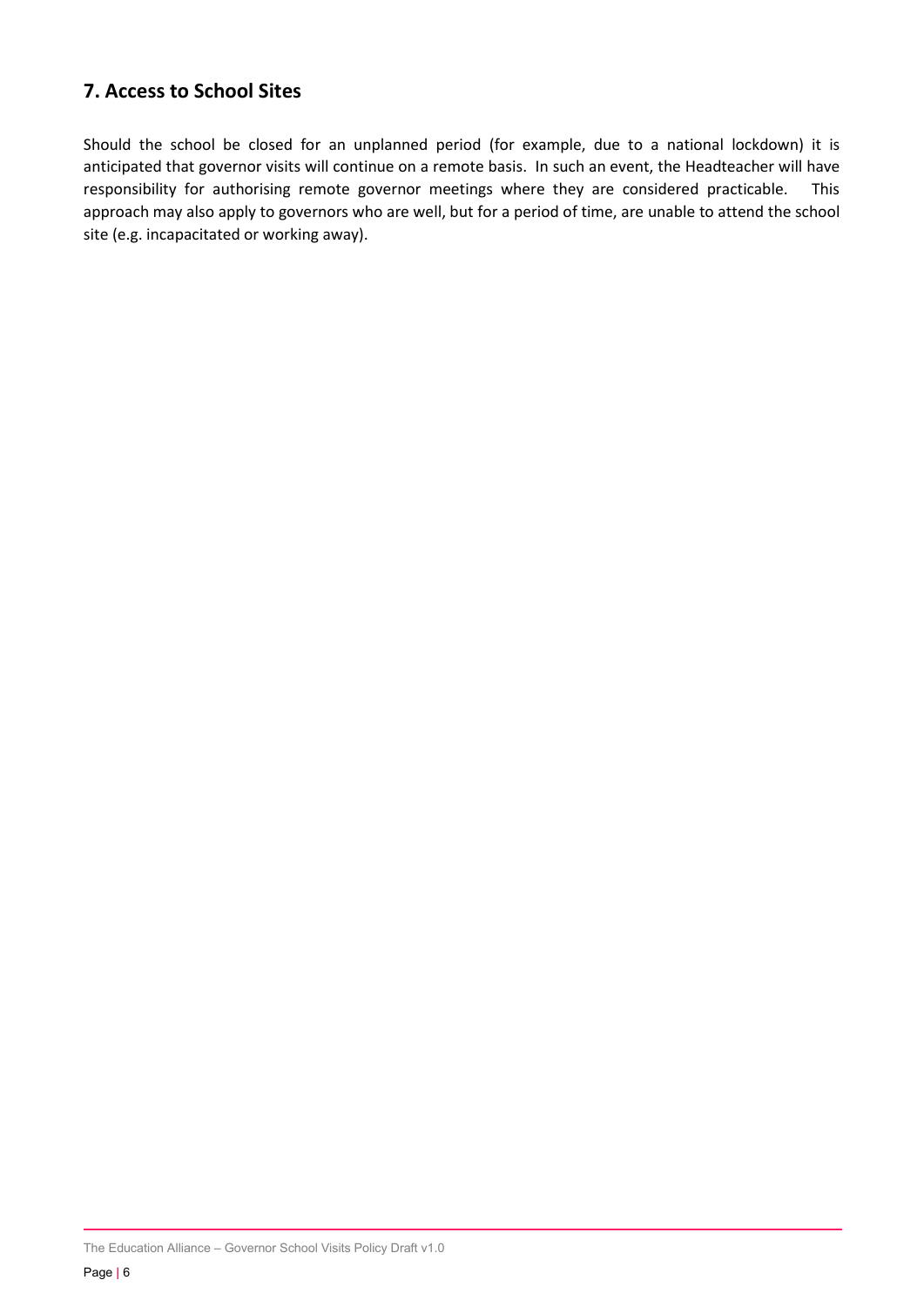## Appendix A: Feedback Form for Governor School Visits

## This form is to be used to record all governor visits to the school

| <b>Governor Name:</b>                                                |                            |       |  |
|----------------------------------------------------------------------|----------------------------|-------|--|
| School:                                                              |                            |       |  |
| <b>Role/Area of Specialism</b>                                       |                            |       |  |
| <b>Date of Visit:</b>                                                |                            |       |  |
| <b>Staff Member visited:</b>                                         |                            |       |  |
|                                                                      | Governor Link Meeting      |       |  |
| Visit type:                                                          | School Tour <sup>[1]</sup> |       |  |
|                                                                      | Other (please state)       |       |  |
|                                                                      |                            |       |  |
| <b>Agreed Focus of visit:</b>                                        |                            |       |  |
|                                                                      |                            |       |  |
| <b>Issues and key questions</b>                                      |                            |       |  |
| discussed:                                                           |                            |       |  |
|                                                                      |                            |       |  |
|                                                                      |                            |       |  |
|                                                                      |                            |       |  |
|                                                                      |                            |       |  |
| <b>Comments:</b>                                                     |                            |       |  |
|                                                                      |                            |       |  |
| Any issues or concerns as a                                          |                            |       |  |
| result of the visit (where this<br>is the case, please discuss these |                            |       |  |
| with the HT before completing):                                      |                            |       |  |
|                                                                      |                            |       |  |
| Signed:                                                              |                            | Date: |  |

Please return your completed form within 7 days of your school visit.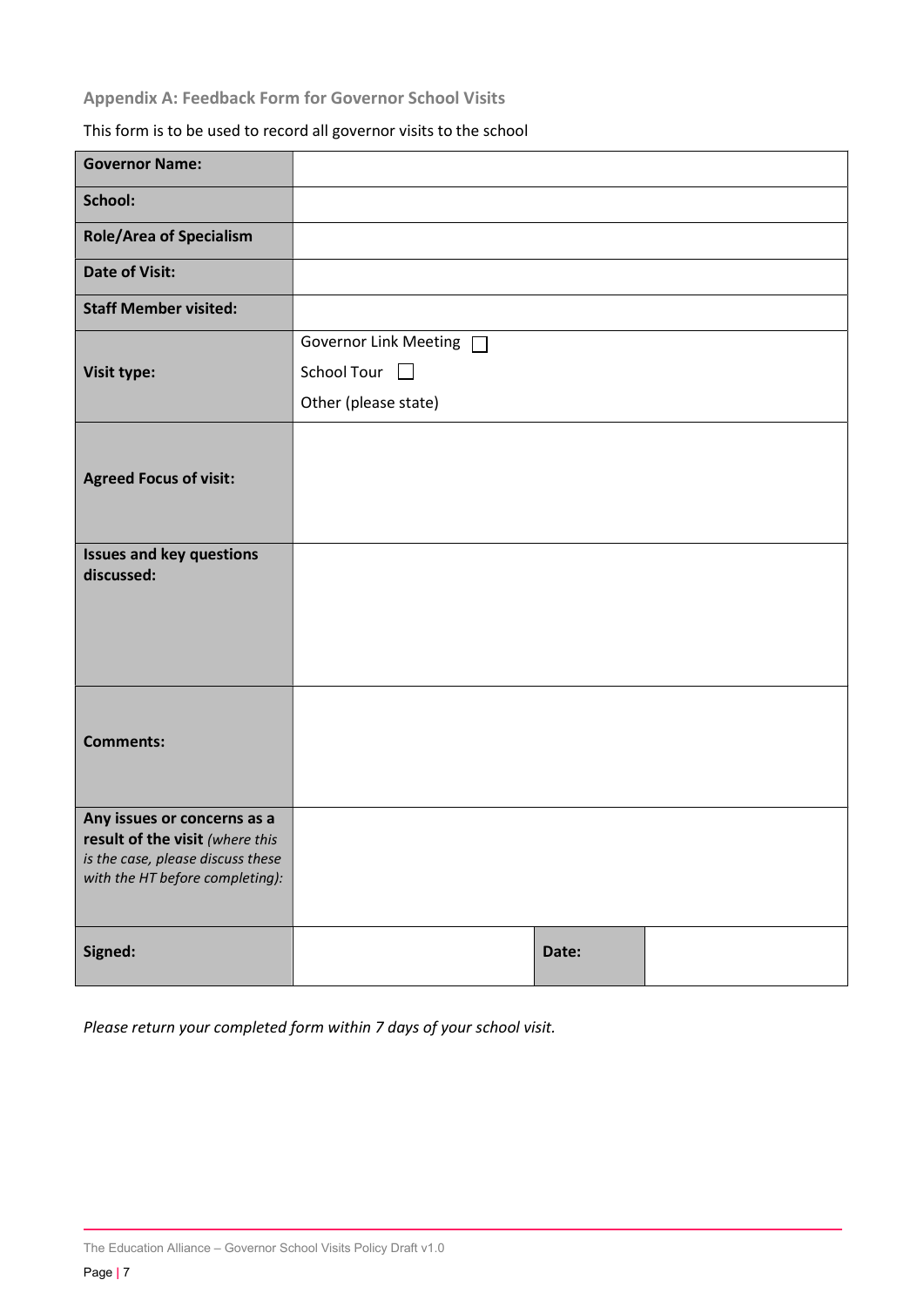

## A Helpful Guide to Microsoft Teams Meetings

## Before the Meeting:

 If already using Office365, it is recommended you download and use the desktop app for Microsoft Teams: https://www.microsoft.com/en-gb/microsoft-365/microsoft-teams/download-app

• Be aware of confidentiality and that sensitive information may be discussed, for security purposes please ensure you join the meeting from a private room where possible.

- Ideally, choose an area that is well lit and sit close to your device to maximise sound quality.
- If available, using headphones will improve sound quality and help to block out any background noise. Importantly, it also helps keep the meeting discussion confidential.
- During meetings on Microsoft Teams, please ensure that the Chat function is not used for any sensitive or confidential information.
- Please note if using the Microsoft Teams App on your mobile phone, ensure you are connected to Wi-Fi to avoid any data network charges.

### Joining the Meeting:

You will be emailed a link to join the meeting. Simply click the link before the meeting is due to start.

• If you are not using the Microsoft Teams desktop app, instead using your web browser, click the 'Join on the web' button.

• The web version of teams may ask permission to use your computer's camera and microphone. Grant these permissions if you want to use them.

• You will then be asked to enter your name, after which the meeting's organiser will 'admit' you to join the meeting.



#### During the Meeting:

- Mute [1] please mute your microphone for the duration of the meeting. This minimises background noise and enables all participants to hear the speaker more clearly. Simply 'unmute' should you wish to speak.
- Video [2] Enabling video is the preferred method of communicating during meetings. Should connection issues occur, turning off your video and only activating when you wish to speak may help to improve quality.
- **Raise your hand**  $[3]$  use this function to indicate to the Chair you have a question to ask, without interrupting the flow of the meeting. 'Lower your hand' when you have spoken.
- Chat [4] view the meeting conversation thread by clicking on the 'show conversation' icon and type in comments or questions which can be viewed by all participants.

The Education Alliance – Governor School Visits Policy Draft v1.0